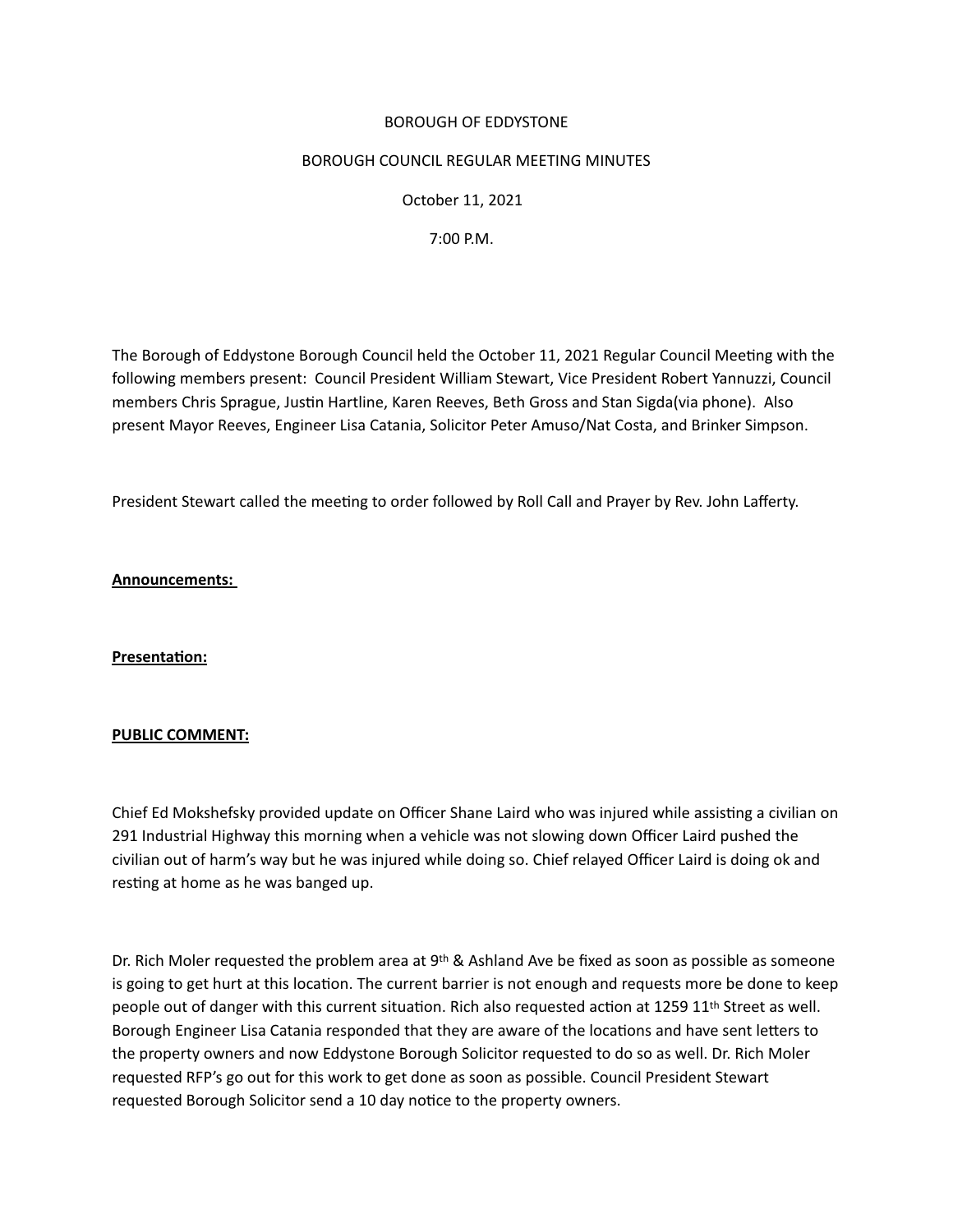Bill Bolton suggested to fill in the hole at 9<sup>th</sup> & Ashland with millings or stone to help the situation but Borough Engineer requested this not be done and to simply place larger barracades around to help keep all aware and to keep back from the location.

Mandy Hall requested the council meetng videos be placed on website for transparency.

### **ENGINEERS REPORT:**

Catania's report

### **RIGHT TO KNOW SUBMISSIONS:**

Currently working with Borough Solicitor on a few

#### **DISCUSSION:**

Councilwoman Reeves requested the Crossing Guards be placed as an Acton Item next month for an rate increase to \$15.00 per hour and retro back to September 1, 2021. 

Brinker Simpson's Christne McMenamin updated that the 2021 MMO would be paid at the end of the year and the 2022 MMO would be paid in the new year. Christne also commented that Eddystone crossing guards were the highest paid in Ridley School District until RSD recently raise to \$15 an hour. Christne also reminded all that Eddystone did not request payment for crossing guards reimbursement from years 2017, 2018 and 2019. Currently we have requested for years 2020 and 2021, awaitng response. Christne also updated that all outstanding checks were being followed up on with Tina's help.

Eddystone Rec Board Amy Naill updated the events to all, Story Time tomorrow night with paintng pumpkins, and Trunk or Treat on October 24, 2021 from 6-8, field opening at 5 pm. Thanked all for a wonderful Fall Festival, it was very hot outside but all enjoyed the event.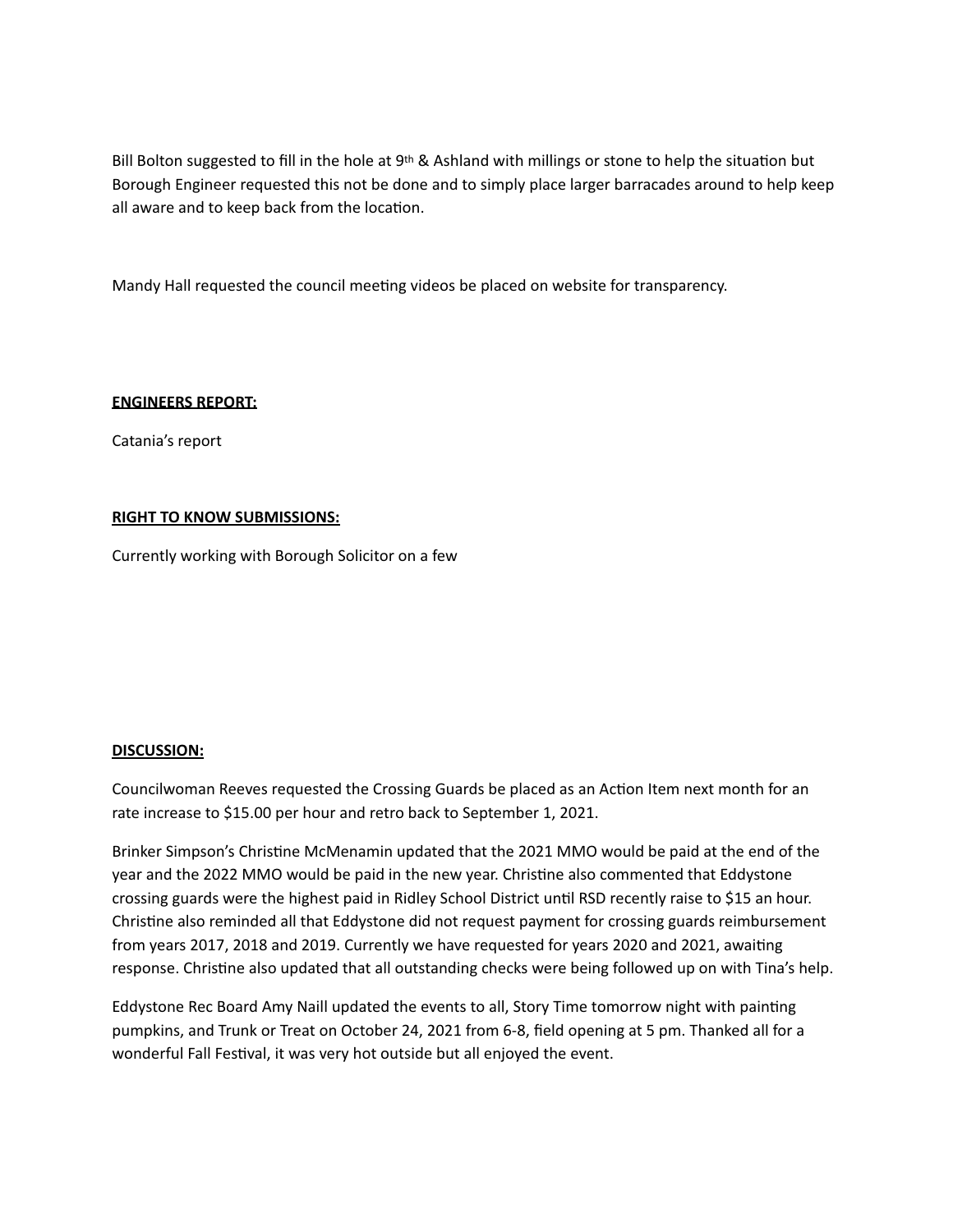Councilwoman Reeves questioned the EIT and asked if all businesses have been notified. Also asked if 2022 new police officer was included in budget and confirmed by Brinker Simpson. Items 362.990 needs clarification on "other inspection fees, 400.122 with Donna as the higher rate we need to request Christne if Brinker Simpson needs to be at the meetngs along with Engineer as these rates are very high. Budget item 400.900 needs clarificaton, 430.231 fuel is decreased for next year? Item 430.370 repairs was questoned in case more was to come up , also Fire Relief was \$14,899 and this is a total wash as this goes directly for Fire Company. Councilwoman stated she has requested a copy of all of the solicitors bills and still has yet to receive any.

Mayor Reeves asked why was 355.090 in there? Mayor also stated that 907allows the Mayor the right to add to the agenda.

# **Acton Items**

Motion: Approval of Minutes from Regular Council Meeting (08/09/2021) (09/13/2021) (10/04/2021) Motion made by Chris Sprague, 2<sup>nd</sup> by Beth Gross, Motion carries 7-0

Motion: To approve the Treasurer's Report for the month of September 2021 as reported by Christine McMenamin of Brinker Simpson, Motion made Beth Gross, 2<sup>nd</sup> by Chris Sprague, Motion carries 7-0

Motion: To approve the Cash Receipts & Disbursements Journal for the month of September 2021 as reported by Christine McMenamin of Brinker Simpson, Motion made by Chris Sprague, 2<sup>nd</sup> by Beth Gross, Motion carries 7-0

Motion: To approve the Police Report for the month of September 2021 as presented by Chief Mokshefsky Motion made by Beth Gross,  $2<sup>nd</sup>$  by Chris Sprague, Motion carries 7-0

Motion: To approve the Fire Report/EMS report for the month of Septmeber 2021 as reported by Dawn Jones for Chief Terry Burke, Motion made by Beth Gross, 2<sup>nd</sup> by Chris Sprague, Motion carries 7-0

Motion: To approve the BCO's report for the month of August & September 2021 as presented by BCO Catania, Tabled until November as report was not current

Motion: To consider Resolution 2021-14 for the Industrial Highway LLC, Land Development Submittal, Motion made by Chris Sprague, 2<sup>nd</sup> by Rob Yannuzzi, Votes 6-1 (Gross- No)

Motion: To approve the Part Time EMS/Fire Candidates Edward Addis and Chris Ball, Motion made by Chris Sprague, 2<sup>nd</sup> by Beth Gross, Motion passes 7-0

Motion: To approve the Ridley Youth Football group use of LHH for team dinner 10/28/2021, Motion made by Rob Yannuzzi, 2<sup>nd</sup> by Karen Reeves, Motion passes 7-0

Motion: To approve Rev. John Lafferty as Eddystone Police Chaplain, Motion made by Chris Sprague, 2nd by Beth Gross, Motion passes 7-0, Mayor Reeves swore in Rev. John Lafferty as Eddystone Police Chaplain.